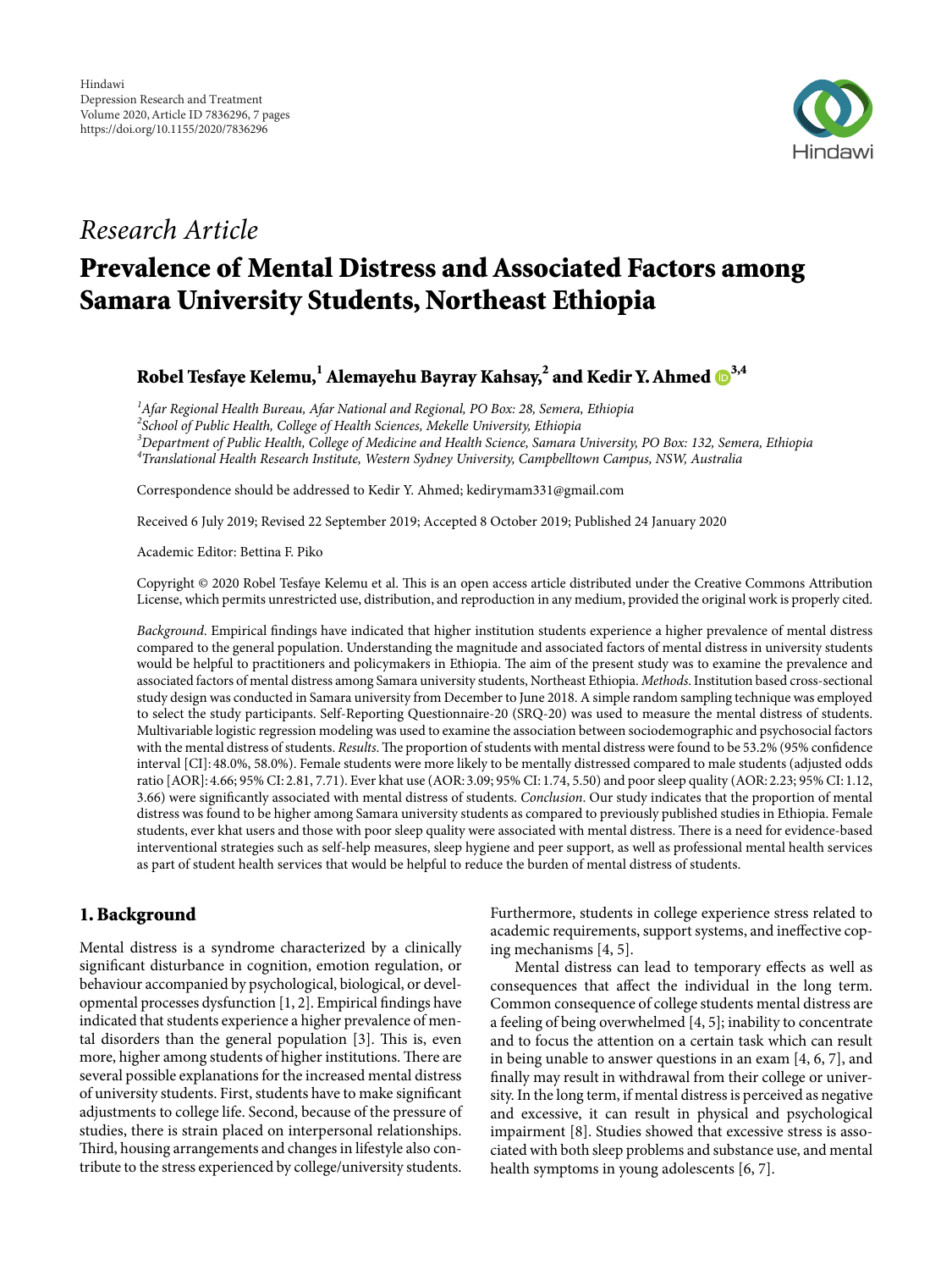In Ethiopia, however, despite more than one-third of the university students affected by mental distress at least once during their campus life, mental health has been one of the most disadvantaged health programs in higher institutions, both in terms of facilities and trained manpower [[9](#page-5-8)–[12](#page-5-9)]. To institutionalize policies and strategies for intervention and control of the mental distress of students, understanding the magnitude and predictors of mental distress in university students would be helpful to practitioners and policymakers in Ethiopia. Moreover, Samara university is located in one of the hottest areas in the country which might exacerbate the living condition of students. Therefore, the aim of this study was to examine the prevalence and associated factors of mental distress among Samara university students in Ethiopia.

#### 2. Methods

*2.1. Study Design and Study Setting.* Institution based crosssectional study design was used to assess the prevalence and associated factors of mental distress among Samara University students from February to March 2018. The study was conducted in Samara university, which is found at Semera-Logia town of Afar National and Regional State (ANRS). Semera-Logia town of Afar National and Regional State (ANRS) is located 583 km away from the capital of Ethiopia, Addis Ababa. In the 2017/2018 academic year, a total of 8,777 students were enrolled in regular, extension, the summer and post-graduate programs [[13](#page-5-10)].

*2.2. Source and Study Population.* All regular Samara university students who were registered during the 2017/2018 academic year were the source population. Students selected by simple random sampling technique were the study population. Students who are unable to see and were out of the campus during the data collection period were excluded from the study.

*2.3. Sample Size Determination and Sampling Procedure.* A single population proportion formula assuming 95% confidence interval (CI), 5% margin of error, and 49.1% proportion of mental distress [\[14](#page-5-11)] was used to calculate the sample size. Considering a non-response rate of 10%, the final sample size of the study was found to be 422. After we select one department from each college, we used simple random sampling technique (table of random number) to select students from each department.

2.4. Data Collection. The data were collected using a selfadministered questionnaire with four parts. First, a sociodemographic characteristic of students was asked. Second, the Self-Reporting Questionnaire  $(SRQ_{20})$  was used to measure the prevalence of mental distress.  $SRQ<sub>20</sub>$  is originally developed by the World Health Organization (WHO) [[15\]](#page-5-12) designed to indicate common mental disorders or mental distress. The tool was validated in low and middle-income countries (including Ethiopia) [\[15](#page-5-12)]. In this study, students who are found to have eight or more symptoms of  $SRQ_{20}$  questions in the last four weeks were considered as having mental distress. This cutoff point was used based on a validation study of the questionnaire which gave the highest sensitivity and specificity  $[9]$  $[9]$ . Third, ever and current substance use (i.e. Alcohol, khat, and cigarette) were asked. The last part of the questionnaire measured sleep quality and patterns of students using the Pittsburgh Sleep Quality Index. The PSQI is an effective instrument used to measure the quality and patterns of sleep in adults. It differentiates "poor" from "good" sleep by measuring seven areas (components): subjective sleep quality, sleep latency, sleep duration, habitual sleep efficiency, sleep disturbances, use of sleeping medications, and daytime dysfunction over the last month [\[10\]](#page-5-13).

One Psychologist as a supervisor and three diploma nurses as data collector participated in the data collection process. The distribution of the questionnaire was conducted to students while they were in the classroom.

*2.5. Data Quality Control.* Training was provided for the data collection team on the objective and overall data collection procedures on a day before the pretest. The pretest was also conducted on 10% of students of Samara university from nonselected departments. The daily meeting was conducted among the principal investigator, supervisor and data collectors to check completeness and clarity of the questionnaire and to resolve unanticipated problems.

*2.6. Operational Definitions. Mental distress:* Having eight or more symptoms of the 20  $\text{SRQ}_{20}$  questions in the last four weeks. *Current substance use:* a history of substance use (for non-medical purposes) in the last four weeks. *Ever substance use:* using the specified substance (for non-medical purposes) even once in their lifetime. Students who scored >5 for PSQI were categorized under *poor sleep quality* otherwise they were catagorized under *good sleep quality* [[10](#page-5-13)].

2.7. Data Processing and Analysis. After checking the consistency and completeness of the questionnaires, the data were entered into Epi info version 7.1.1.14, and then exported to SPSS version 20 for further analysis. Frequency, mean, and standard deviation were employed for descriptive analysis. Multivariable logistic regression modeling was used to examine the relationship between sociodemographic and psychosocial factors with the mental distress of students. Adjusted Odds Ratio with a 95% confidence interval was used as a measure of association. A *P*-value of <0.05 was used to declare statistical significance.

*2.8. Ethical Consideration.* Ethical clearance was obtained from the Samara university College of Medical and Health Sciences Ethical Review Committee. Voluntary informed consent was also obtained from each study participant after the purpose and importance of the study was communicated. The name of the participant and any personal identifier were omitted from the questionnaire to ensure confidentiality.

#### 3. Results

*3.1. Socio-Demographic and Academic Characteristics.* Out of 404 respondents, 230 (56.9%) of them were male, and 255 (63.1%) of them were less than or equal to 21 years of age.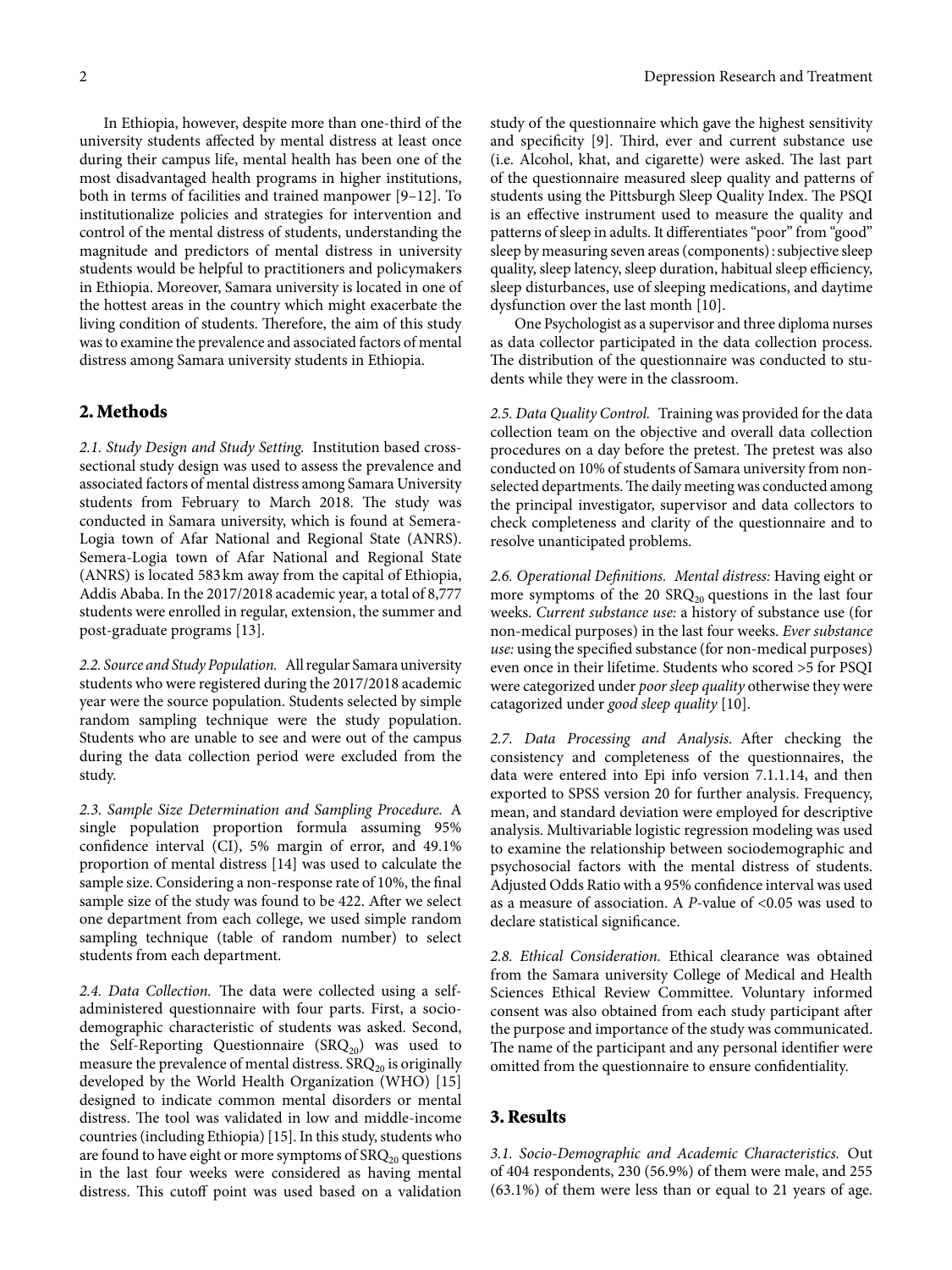The majority of the students were single in their marital status [380 (94.1%)], and 219 (54.2%) of them were originated from urban areas. A family history of mental illness was reported in 99 (24.5%) of students. About 97 (24.0%) of them were from the College of Engineering and Technology and 152 (37.6%) of them were second-year students (Table [1\)](#page-2-0).

3.2. Psycho-Social Characteristics. The current use of khat, alcohol, and tobacco was reported in 64 (15.4%), 86 (21.3%) and 16  $(4%)$  of students (Table [2](#page-3-0)). The majority  $(77.2%)$  of them reported the sleeping duration of fewer than six hours. One hundred sixty-nine (41.8%) of students reported sleep latency and day time dysfunction of less than once in a week. Sleep medication was reported by 45 (11.1%) of students. Overall, 319 (79%) of students were classified as having poor sleep quality (total PSQI score >5) (Table [2](#page-3-0)).

*3.3. Prevalence of Mental Distress.* Prevalence of mental distress among students was found to be 53.2% [95% confidence interval [CI]: 0.48, 0.58]. About 58.1% and 41.7% of female and male students had mental distress respectively.

*3.4. Factors Associated with Mental Distress.* In multivariable logistic regression, female sex, ever use of khat, and sleep quality were associated with a higher odds of mental distress among students. The P-value of the Hosmer and Lemshow model fitness test was 0.93. The odds of mental distress of female students was significantly higher (adjusted odds ratio [AOR]: 4.67; 95% CI: 2.81, 7.71) as compared to male students. Students who reported ever use of khat had higher odds (AOR: 3.09; 95% CI: 1.74, 5.50) of mental distress compared to their counterparts. The prevalence of mental distress was significantly higher (AOR: 2.02; 95% CI: 1.12, 3.66) among students with poor sleep quality than those who had poor sleep quality (Table [3\)](#page-4-0).

#### 4. Discussion

The present study investigated the prevalence and associated factors of mental distress among Samara University students. Our findings showed that the prevalence of mental distress among Samara University students was found to be 53.2%, indicating the higher magnitude of mental distress among higher education students in Ethiopia. The proportion of mental distress found to be higher than previously published studies conducted among university students from Adama, Gondar, and Hawassa  $[12, 16, 17]$  $[12, 16, 17]$  $[12, 16, 17]$  $[12, 16, 17]$  $[12, 16, 17]$ . The possible explanation for the difference with the above studies can be that Samara University is located in one of the hottest areas of the country which increases student's risk of heat exhaustion and heat stress [[18](#page-5-16)]. Additionally, poor infrastructure and lack of recreational facilities either inside or outside of the campus could also probably explain the observed difference in the magnitude of mental distress. The proportion of mental distress was also higher than studies conducted in higher-income countries such as France (25.7%) [\[19](#page-5-17)], Norway (22.9%) [\[20\]](#page-5-18), Iceland  $(22.5%)$  $(22.5%)$  $(22.5%)$  [\[21\]](#page-5-19) and Australia (19.2%) [22]. The findings of this study suggested the need for interventions targeted to reduce the mental distress of Samara University students in Ethiopia.

<span id="page-2-0"></span>Table 1: Socio-demographic and academic characteristics of Samara university students, Northeast Ethiopia, 2018 ( $n = 404$ ).

| Variables                         | Frequency | Percentage (%) |
|-----------------------------------|-----------|----------------|
| Sex                               |           |                |
| Male                              | 230       | 56.9           |
| Female                            | 174       | 43.1           |
| Age                               |           |                |
| $\leq$ 21 years                   | 255       | 63.1           |
| >21 years                         | 149       | 36.9           |
| Marital status                    |           |                |
| Single                            | 380       | 94.1           |
| Married                           | 18        | 4.5            |
| Divorced                          | 6         | 1.5            |
| Religion                          |           |                |
| Orthodox                          | 242       | 59.9           |
| Muslim                            | 102       | 25.2           |
| Protestant                        | 51        | 12.6           |
| Other                             | 9         | 2.2            |
| Origin of residence               |           |                |
| Rural                             | 219       | 54.2           |
| Urban                             | 185       | 45.8           |
| College                           |           |                |
| Engineering and technology        | 97        | 24.0           |
| Veterinary medicine               | 55        | 13.6           |
| Business and economics            | 51        | 12.6           |
| Law school                        | 50        | 12.4           |
| Medical and health sciences       | 49        | 12.1           |
| Natural and computational         | 41        | 10.1           |
| science                           |           |                |
| Social science and humanity       | 35        | 8.7            |
| Dryland agriculture               | 26        | 6.4            |
| Year of study                     |           |                |
| 1 <sup>st</sup> year              | 98        | 24.3           |
| $2nd$ year                        | 152       | 37.6           |
| $3rd$ year                        | 83        | 20.5           |
| $4^{\text{th}}$ year              | 15        | 3.7            |
| $5^{\text{th}}$<br>year           | 46        | 11.4           |
| $6^{\rm th}$<br>year              | 10        | 2.5            |
| CGPA                              |           |                |
| >3.5                              | 76        | 18.8           |
| $3.00 - 3.49$                     | 129       | 31.9           |
| $2.50 - 2.99$                     | 121       | 30.0           |
| $2.00 - 2.49$                     | 77        | 19.1           |
| < 1.99                            | 1         | 0.2            |
| Family history of mental distress |           |                |
| Yes                               | 99        | 24.5           |
| No                                | 305       | 75.5           |

CGPA: Cumulative grade point average.

International evidence indicates that the magnitude of mental distress is higher in female students than male students [[19,](#page-5-17) [20\]](#page-5-18). Consistent with this evidence, our study showed that the odds of mental distress was found to be higher among female students compared to male students.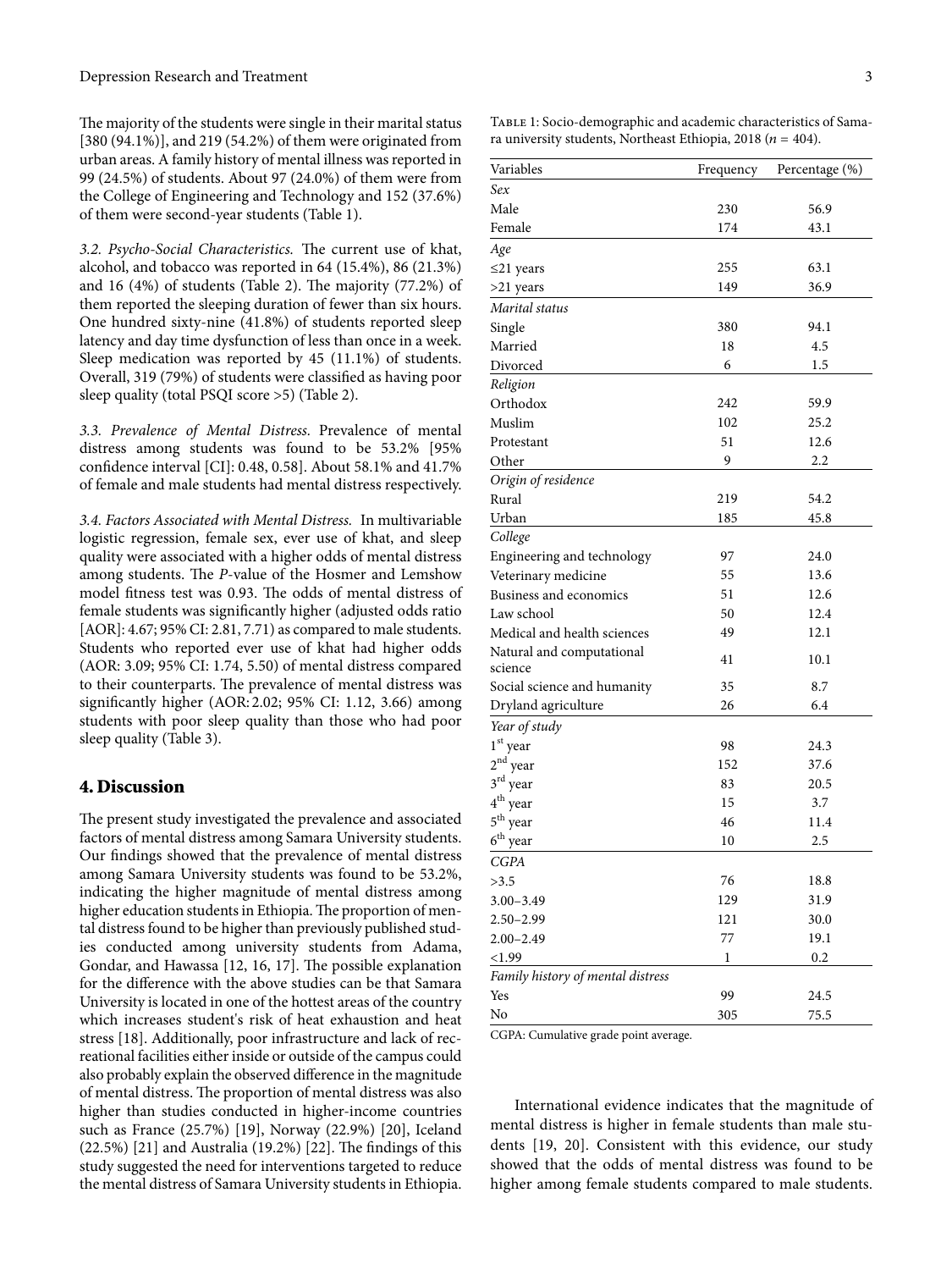Table 2: Continued.

| Variables                                      | Frequency   | Percentage (%) |
|------------------------------------------------|-------------|----------------|
| Sleep duration [mean $(+SD) = 5.3(\pm 0.96)$ ] | $(n = 404)$ |                |
| Greater than 7 hours                           | 50          | 12.4           |
| 6-7 hours                                      | 42          | 10.4           |
| 5-6 hours                                      | 181         | 44.8           |
|                                                | 131         | 32.4           |
| <5 hours                                       |             |                |
| Sleep latency                                  |             | 12.6           |
| Not during the past month                      | 51          | 41.8           |
| Less than once a week                          | 169         |                |
| Once or twice a week                           | 143         | 35.4           |
| Three or more times a<br>week                  | 41          | 10.1           |
| Day time dysfunction                           |             |                |
| Not during the past month                      | 118         | 29.2           |
| Less than once a week                          | 169         | 41.8           |
| Once or twice a week                           | 91          | 22.5           |
| Three or more times a                          | 26          | 6.4            |
| week                                           |             |                |
| Sleep efficiency                               |             |                |
| $>85\%$                                        | 151         | 37.4           |
| 75–84%                                         | 87          | 21.5           |
| 65-74%                                         | 92          | 22.8           |
| $<65\%$                                        | 74          | 18.3           |
| Subjective sleep quality                       |             |                |
| Very good                                      | 89          | 22             |
| Fairly good                                    | 122         | 30.2           |
| Fairly bad                                     | 144         | 35.6           |
| Very bad                                       | 48          | 11.9           |
| Sleep disturbance                              |             |                |
| Not during the past month                      | 119         | 29.5           |
| Less than once a week                          | 107         | 26.5           |
| Once or twice a week                           | 100         | 24.8           |
| Three or more times a                          |             |                |
| week                                           | 78          | 19.3           |
| Use of sleep medication                        |             |                |
| Not during the past month                      | 359         | 88.9           |
| Less than once a week                          | 25          | 6.2            |
| Once or twice a week                           | 17          | 4.2            |
| Three or more times a<br>week                  | 3           | 0.7            |
| Sleep quality [mean (SD) = 7.91( $\pm$ 3.57)]  |             |                |
| Good sleep quality                             | 85          | 21             |
| Poor sleep quality                             | 319         | 79             |
| Ever use of khat $[n = 404]$                   |             |                |
| Yes                                            | 112         | 27.7           |
| No                                             | 292         | 72.3           |
| Current use of khat $[n = 112]$                |             |                |
| Yes                                            | 64          |                |
|                                                |             | 57.1           |
| No                                             | 48          | 42.8           |
| Frequency of khat chewing $[n = 64]$           |             |                |
| Once in a week                                 | 18          | 28.1           |
| Two-three times in a week                      | 31          | 48.4           |
| More than three times a<br>week                | 15          | 23.4           |

<span id="page-3-0"></span>Table 2: Distribution of psychosocial factors in Samara university

students, Northeast Ethiopia, 2018 ( $n = 404$ ).

| Variables                       | Frequency<br>$(n = 404)$ | Percentage (%) |
|---------------------------------|--------------------------|----------------|
| Ever drink alcohol              |                          |                |
| Yes                             | 154                      | 38.1           |
| No                              | 250                      | 61.9           |
| Currently drinking alcohol      |                          |                |
| Yes                             | 86                       | 55.8           |
| No                              | 68                       | 44.2           |
| Frequency of alcohol drinking   |                          |                |
| Once in a week                  | 46                       | 53.5           |
| Two-three times in a week       | 32                       | 37.2           |
| More than three times a<br>week | 8                        | 9.3            |
| Ever smoke tobacco products     |                          |                |
| Yes                             | 37                       | 9.2            |
| No                              | 367                      | 90.8           |
| Current smoker                  |                          |                |
| Yes                             | 16                       | 43.2           |
| No                              | 21                       | 56.7           |

This finding was also supported by previously published studies in Australia [\[22,](#page-5-20) [23](#page-5-21)], France [\[24\]](#page-5-22), Norway [\[20](#page-5-18)] and Turkey [[25](#page-5-23)]. The susceptibility to stressors due to domestic violence and hormonal changes during menstruation could probably explain the higher prevalence of mental distress among female students [\[26\]](#page-5-24). Additionally, the structural determinants of mental health such as income and social roles and rank of women may explain the observed relationship between female students and mental distress. There is a need for a public health primary prevention approach and gender-specific interventions that address gender-specific risk factors in Ethiopia.

Researchers have indicated the bi-directional relationships between substance use and common mental disorders of students [\[27,](#page-5-25) [28](#page-5-26)]. Our study also supported this relationship which showed the positive association between ever use of khat and mental distress of students. Similarly, previously published studies in Ethiopia also reported that substance use was associated with increased risk to mental distress of students [[12](#page-5-9), [29\]](#page-5-27). This result may be explained by the fact that people may use psychoactive substances as a self-regulation strategy to alleviate the distressful experience [\[28\]](#page-5-26). Another possible explanation for the observed association between substance use and mental distress could be that people with substance use and mental disorder may have an overlapping genetic susceptibility to both disorders [[30](#page-6-0)]. The evidence from this study suggests that it is imperative that practitioners and policymakers work collaboratively to establish multipronged strategies to reduce the co-occurring substance use and mental distress of students.

The present study demonstrated that students who had poor sleep quality were more likely to experience mental distress as compared to those who had good sleep quality. This finding was supported by similar studies conducted among university students  $[31-33]$  $[31-33]$  $[31-33]$ . The relationship between poor sleep quality and mental distress can be explained by that students with sleep disturbances are more likely to complain a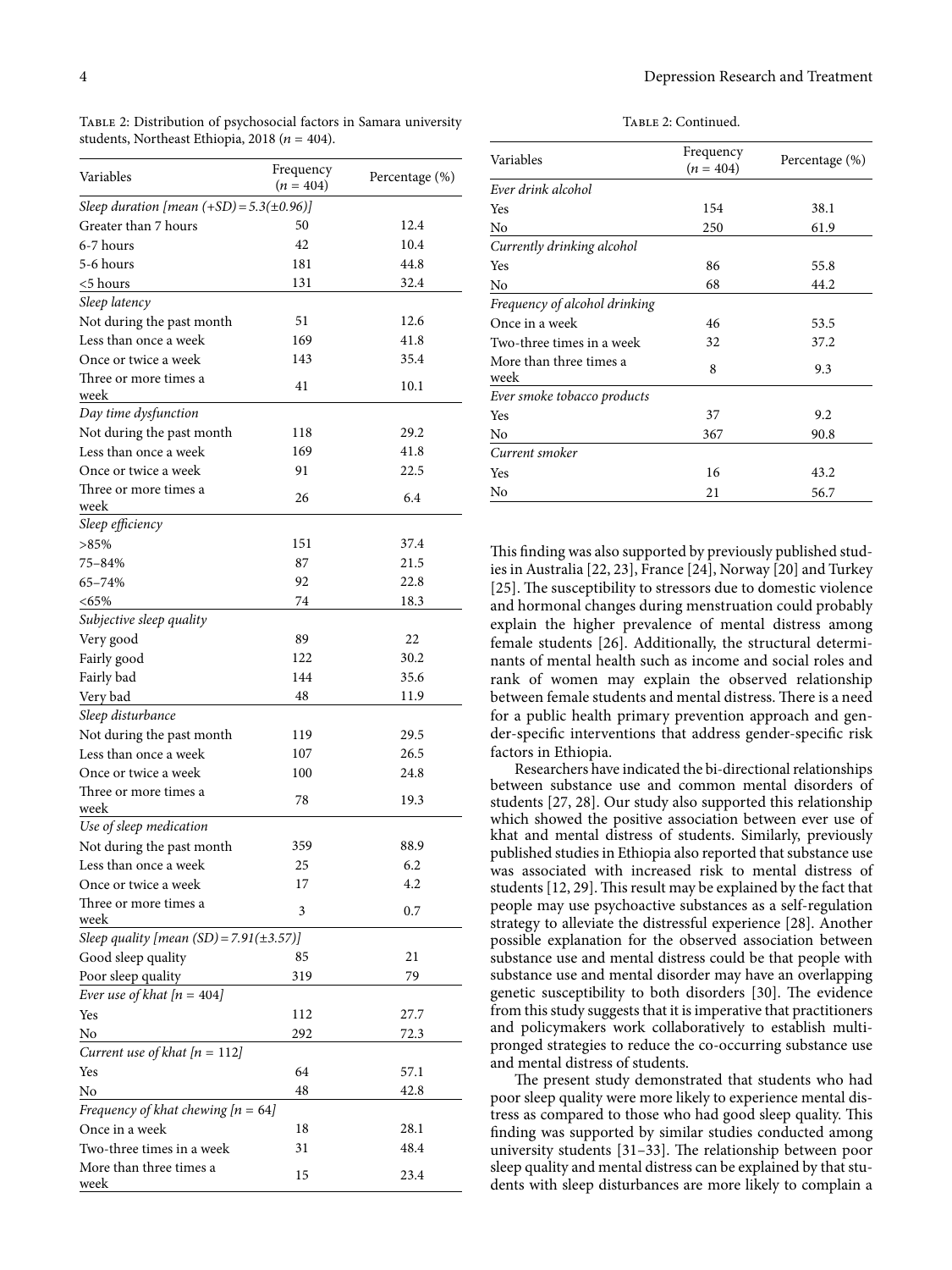<span id="page-4-0"></span>Table 3: Factors associated with mental distress of Samara university Students, Northeast Ethiopia, 2018 ( $n = 404$ ).

| Variable                         | Mental distress |     | ORs with 95% CI       |                        |  |
|----------------------------------|-----------------|-----|-----------------------|------------------------|--|
|                                  | Yes             | No  | Crude                 | Adjusted               |  |
| Sex                              |                 |     |                       |                        |  |
| Male                             | 90              | 140 | 1.00                  | 1.00                   |  |
| Female                           | 125             | 49  | 3.97                  | 4.66                   |  |
|                                  |                 |     | (2.6, 6.06)           | (2.81, 7.71)           |  |
| Year of study                    |                 |     |                       |                        |  |
| $1st$ year                       | 80              | 18  | 7.16<br>(3.91, 13.12) | 4.28<br>(0.85, 21.466) |  |
| $2nd$ year                       | 76              | 76  | 1.61<br>(1.02, 2.54)  | 0.78<br>(0.17, 3.65)   |  |
| $\geq 3^{\text{rd}}$ year        | 59              | 95  | 1.00                  | 1.00                   |  |
| Family history of mental illness |                 |     |                       |                        |  |
| Yes                              | 65              | 34  | 1.98<br>(1.23, 3.17)  | 1.69<br>(0.97, 2.96)   |  |
| No                               | 150             | 155 | 1.00                  | 1.00                   |  |
| Ever used khat                   |                 |     |                       |                        |  |
| Yes                              | 70              | 41  | 1.74<br>(1.11, 2.73)  | 3.09<br>(1.74, 5.5)    |  |
| No                               | 145             | 148 | 1.00                  | 1.00                   |  |
| Ever used alcohol                |                 |     |                       |                        |  |
| Yes                              | 73              | 81  | 0.69<br>(0.58, 1.03)  | 0.9<br>(0.55, 1.47)    |  |
| No                               | 142             | 108 | 1.00                  | 1.00                   |  |
| Sleep quality and quantity       |                 |     |                       |                        |  |
| Good sleep<br>quality            | 32              | 53  | 1.00                  | 1.00                   |  |
| Poor sleep<br>quality            | 183             | 136 | 2.23<br>(1.36, 3.66)  | 2.02<br>(1.12, 3.66)   |  |

 $ORs = Odds$  ratio. The bold values indicate statistical significance.

high level of stress, which might, in turn, be changed to mental distress [\[34\]](#page-6-3). There are, however, other possible explanations. The sleeping disturbance can be either a cause or a symptom of mental distress or simply co-morbidity [\[32\]](#page-6-4). We recommend high-quality longitudinal studies that might be helpful to investigate the relationship between mental distress and sleep quality of university students.

This study has some important limitations that should be kept in mind when interpreting the results. First, the crosssectional nature of the study design may not allow confirming a definitive cause and effect relationship. Second, it is important to bear in mind that  $S RQ_{20}$  is a screening instrument in measuring the mental distress of students. Nevertheless, the findings of this study can be used as a first step to understand the current situation of mental distress among university students. Third, the scope of this study was limited in terms of measuring the distressful experience of students. We recommend for qualitative investigations that explore the experience and perception of students towards the distressful experience. Last, the study may be prone to recall bias since the data were collected based on self-reported information. Despite the above limitation, the use of a validated standardized instrument can be considered as a potential strength of this study.

#### 5. Conclusion

The result of the present study shows that more than half of Samara university students were mentally distressed. This proportion was higher as compared to similar studies conducted in Adama, Gondar and Hawassa university students. Being female in sex, ever use of khat and poor sleep quality were independent predictors of student's mental distress. We recommended that students mental distress needs due attention and remedial action from both government and non-governmental organizations and any program aimed at preventing mental distress of students. For example, evidence-based interventional strategies such as self-help measures, sleep hygiene, and peer support, as well as professional mental health services as part of student health services, would be helpful to reduce the burden of mental distress of students.

#### Abbreviations

ANRS: Afar national and regional state AOR: Adjusted odds ratio CI: Confidence interval CGPA: Cumulative grade point average PSQI: Pittsburgh sleep quality index SRQ: Self-reporting questionnaire WHO: World Health Organization.

#### Data Availability

The data set will not be shared in order to protect the participants' identities.

#### Ethical Approval

The study was reviewed and approved by the Ethical review committee of Samara university, College of Medical and Health Science. All participants were pre-informed of the aim of the study and their full right to withdraw or refuse to participate before their verbal consent was obtained.

#### Conflicts of Interest

The authors declared no conflicts of interest.

#### Authors' Contributions

Robel Tesfaye Kelemu conceived and designed the study, performed analysis and interpretation of data and drafted the manuscript. Alemayehu Bayray Kahsay and Kedir Y. Ahmed supervised the design, conception, analysis, interpretation of data and made critical comments at each step of research. All authors read and approved the final Manuscript.

#### Acknowledgments

We would like to express our heartfelt gratitude and sincere appreciations to all data Collectors and study participants in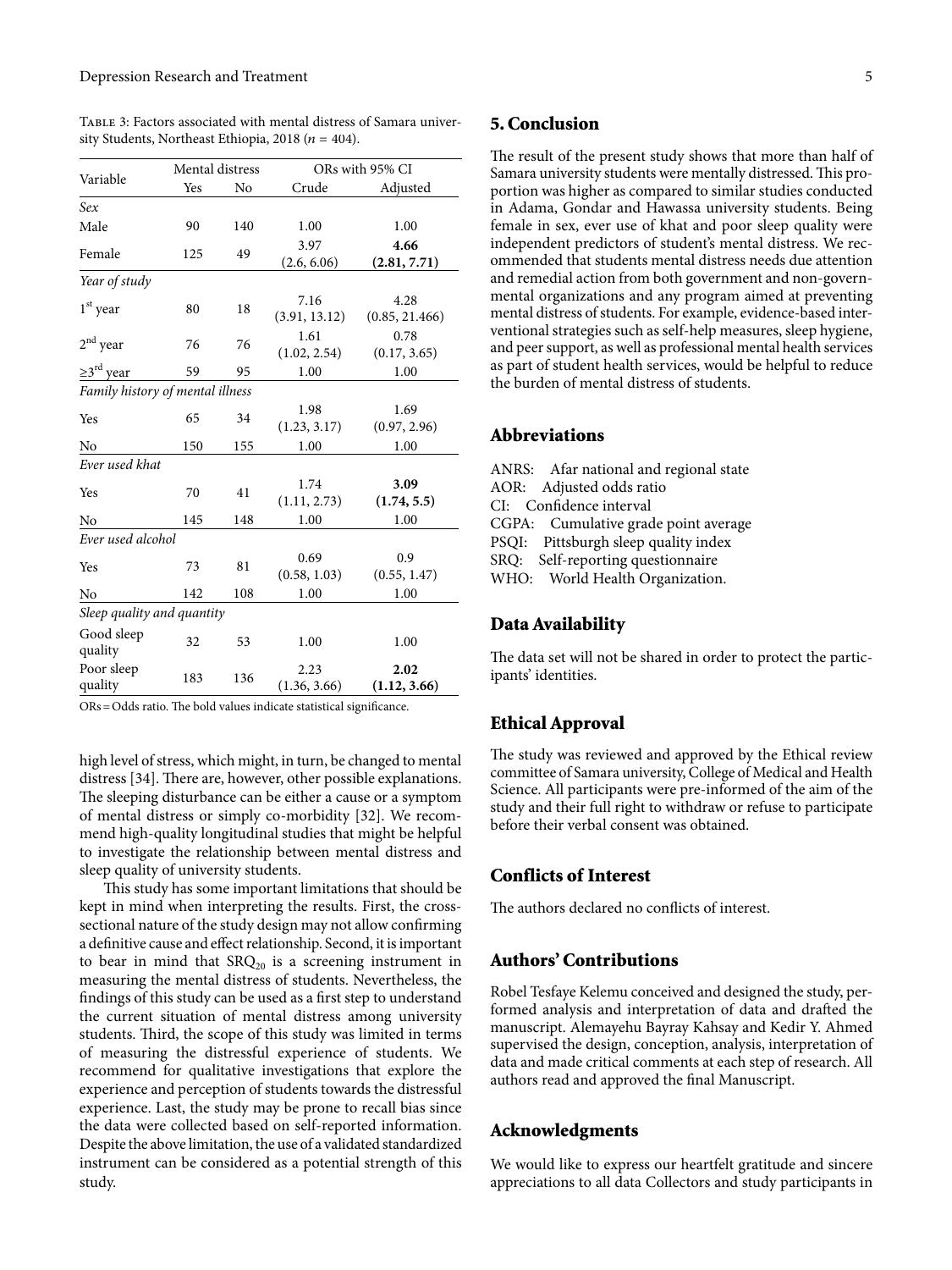this study; without them, this research wouldn't have been possible. We would like to extend our sincere appreciation to the dedicated staff working in Samara university student service as they have provided us the relevant data and information related to our research work. We would like to express our deeper thanks to Samara university, College of Medical and Health Sciences for facilitating the research work.

#### References

- <span id="page-5-0"></span>[1] Y. G. Haile, S. M. Alemu, and T. D. Habtewold, "Common mental disorder and its association with academic performance among Debre Berhan university students Ethiopia," *International Journal of Mental Health Systems*, vol. 11, no. 1, p. 34, 2017.
- <span id="page-5-1"></span>[2] V. N. Vahia, "Diagnostic and statistical manual of mental disorders 5: a quick glance," *Indian Journal of Psychiatry*, vol. 55, no. 3, pp. 220–223, 2013.
- <span id="page-5-2"></span>[3] S. Svanum and Z. B. Zody, "Psychopathology and college grades," *Journal of Counseling Psychology*, vol. 48, no. 1, pp. 72–76, 2001.
- <span id="page-5-3"></span>[4] B. K. M. Mane Abhay, C. Niranjan Paul, and G. Hiremath Shashidhar, "Differences in perceived stress and its correlates among students in professional courses," *Journal of Clinical and Diagnostic Research*, vol. 5, no. 6, pp. 1228–1233, 2011.
- <span id="page-5-4"></span>[5] M. P. Tavolacci, J. Ladner, S. Grigioni, L. Richard, H. Villet, and P. Dechelotte, "Prevalence and association of perceived stress, substance use and behavioral addictions: a cross-sectional study among university students in France, 2009–2011," *BMC Public Health*, vol. 13, no. 1, pp. 724–2011, 2013.
- <span id="page-5-5"></span>[6] A. Sadeh, G. Keinan, and K. Daon, "Effects of stress on sleep: the moderating role of coping style," *Health Psychology*, vol. 23, no. 5, pp. 542–545, 2004.
- <span id="page-5-6"></span>[7] W. M. Sweileh, I. A. Ali, A. F. Sawalha, A. S. Abu-Taha, S. H. Zyoud, and S. W. Al-Jabi, "Sleep habits and sleep problems among palestinian students," *Child and Adolescent Psychiatry and Mental Health*, vol. 5, no. 1, p. 25, 2011.
- <span id="page-5-7"></span>[8] S. Cohen, G.W. Evans, D. Stokols, and D. S. Krantz, *Behaviour, Health and Envirnmental Stress*, Plenum Press, New York, NY, USA., 1986.
- <span id="page-5-8"></span>[9] T. W. Harding, M. V. de Arango, J. Baltazar et al., "Mental disorders in primary health care: a study of their frequency and diagnosis in four developing countries," *Psychological Medicine*, vol. 10, no. 2, pp. 231–241, 1980.
- <span id="page-5-13"></span>[10] D. J. Buysse, C. F. Reynolds 3rd, T. H. Monk, S. R. Berman, and D. J. Kupfer, "The Pittsburgh sleep quality index: a new instrument for psychiatric practice and research," *Psychiatry Research*, vol. 28, no. 2, pp. 193–213, 1989.
- [11] M. Ng, T. Fleming, M. Robinson et al., "Global, regional, and national prevalence of overweight and obesity in children and adults during 1980–2013: a systematic analysis for the global burden of disease study 2013," *The Lancet*, vol. 384, no. 9945, pp. 766–781, 2014.
- <span id="page-5-9"></span>[12] Y. Dessie, J. Ebrahim, and T. Awoke, "Mental distress among university students in Ethiopia: a cross sectional survey," *Pan African Medical Journal*, vol. 15, p. 95, 2013.
- <span id="page-5-10"></span>[13] Samara University, 2018. Students. Retrieved from [https://www.](https://www.su.edu.et/node/23) [su.edu.et/node/23.](https://www.su.edu.et/node/23)
- <span id="page-5-11"></span>[14] M. Tesfaye, C. Hanlon, F. Tessema, M. Prince, and A. Alem, "Common mental disorder symptoms among patients with malaria attending primary care in Ethiopia: a cross-sectional survey," *PLoS One*, vol. 9, no. 9, p. e108923, 2014.
- <span id="page-5-12"></span>[15] WHO, *WHO: A Users Guide to Self Reporting Questionnaire*, WHO, Geneva, 1994.
- <span id="page-5-14"></span>[16] B. A. Dachew, T. Azale Bisetegn, and R. Berhe Gebremariam, "Prevalence of mental distress and associated factors among undergraduate students of university of Gondar, Northwest Ethiopia: a cross-sectional institutional based study," *PLoS One*, vol. 10, no. 3, p. e0119464, 2015.
- <span id="page-5-15"></span>[17] A. Tesfaye, "Prevalence and correlates of mental distress among regular undergraduate students of hawassa university: a cross sectional survey," *East African Journal of Public Health*, vol. 6, no. 1, pp. 85–94, 2009.
- <span id="page-5-16"></span>[18] M. Lõhmus, "Possible biological mechanisms linking mental health and heat–a contemplative review," *International Journal of Environmental Research and Public Health*, vol. 15, no. 7, p. 1515, 2018.
- <span id="page-5-17"></span>[19] P. Verger, J. B. Combes, V. Kovess-Masfety et al., "Psychological distress in first year university students: socioeconomic and academic stressors, mastery and social support in young men and women," *Social Psychiatry and Psychiatric Epidemiology*, vol. 44, no. 8, pp. 643–650, 2009.
- <span id="page-5-18"></span>[20] P. Nerdrum, T. Rustøen, and M. H. Rønnestad, "Student psychological distress: a psychometric study of 1750 Norwegian 1st-year undergraduate students," *Scandinavian Journal of Educational Research*, vol. 50, no. 1, pp. 95–109, 2006.
- <span id="page-5-19"></span>[21] J. Bernhardsdottir and R. Vilhjalmsson, "Psychological distress among university female students and their need for mental health services," *Journal of Psychiatric and Mental Health Nursing*, vol. 20, no. 8, pp. 672–678, 2013.
- <span id="page-5-20"></span>[22] H. M. Stallman, "Psychological distress in university students: a comparison with general population data," *Australian Psychologist*, vol. 45, no. 4, pp. 249–257, 2010.
- <span id="page-5-21"></span>[23] C. M. Leahy, R. F. Peterson, I. G. Wilson, J. W. Newbury, A. L. Tonkin, and D. Turnbull, "Distress levels and self-reported treatment rates for medicine, law, psychology and mechanical engineering tertiary students: cross-sectional study," *Australian & New Zealand Journal of Psychiatry*, vol. 44, no. 7, pp. 608–615, 2010.
- <span id="page-5-22"></span>[24] P. Verger, V. Guagliardo, F. Gilbert, F. Rouillon, and V. Kovess-Masfety, "Psychiatric disorders in students in six french universities: 12-month prevalence, comorbidity, impairment and help-seeking," *Social Psychiatry and Psychiatric Epidemiology*, vol. 45, no. 2, pp. 189–199, 2010.
- <span id="page-5-23"></span>[25] N. Bayram and N. Bilgel, "The prevalence and sociodemographic correlations of depression, anxiety and stress among a group of university students," *Social Psychiatry and Psychiatric Epidemiology*, vol. 43, no. 8, pp. 667–672, 2008.
- <span id="page-5-24"></span>[26] M. D. Pagel, W. W. Erdly, and J. Becker, "Social networks: we get by with (and in spite of) a little help from our friends," *Journal of Personality and Social Psychology*, vol. 53, no. 4, pp. 793–804, 1987.
- <span id="page-5-25"></span>[27] P. F. Buckley, "Dual diagnosis of substance abuse and severe mental illness: the scope of the problem," *Journal of Dual Diagnosis*, vol. 3, no. 2, pp. 59–62, 2007.
- <span id="page-5-26"></span>[28] L. L. Smith, F. Yan, M. Charles et al., "Exploring the link between substance use and mental health status: what can we learn from the self-medication theory?," *Journal of Health Care for the Poor and Underserved*, vol. 28, no. 2S, pp. 113–131, 2017.
- <span id="page-5-27"></span>[29] T. Damena, A. Mossie, and M. Tesfaye, "Khat chewing and mental distress: a community based study, in Jimma city, Southwestern Ethiopia," *Ethiopian Journal of Health Sciences*, vol. 21, no. 1, pp. 37–45, 2011.